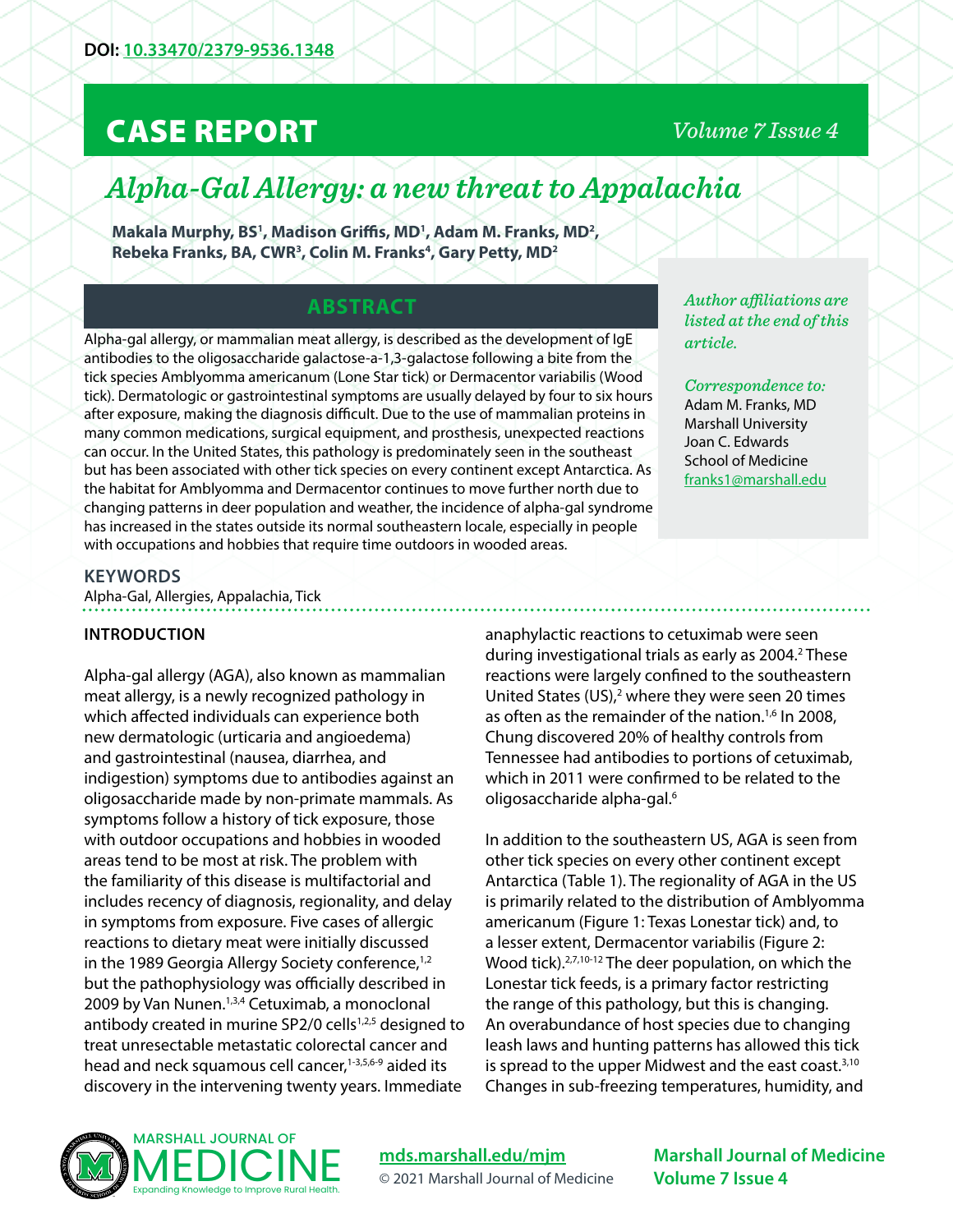# Tick Species Associated with Alpha Gal Allergy

Table #1

| Continent     | Tick                                  |  |
|---------------|---------------------------------------|--|
| Africa        | Amblyomma hebraeum*                   |  |
| Asia          | Haemaphysalis longicornis             |  |
| Australia     | Ixodes holocyclus                     |  |
| Europe        | Ixodes ricinus                        |  |
| North America | Ambylomma americanum (Lone Star tick) |  |
|               | Dermacentor variabillis (Wood Tick)   |  |
|               | NOT Ixodes scapularis (Deer tick)     |  |
| South America | Ambylomma sculptum                    |  |
| * suspected   |                                       |  |

famotidine, intravenous fluids, and more diphenhydramine. Symptoms resolved in about an hour. While no lab work was ordered, chest radiograph and electrocardiogram were unremarkable.

Exam and vitals in the office four days later were unremarkable. A complete blood count, complete chemistry profile, and erythrocyte sedimentation rate were also normal. He denied new chemical, food, or environmental exposures. For his symptomatic days, he could only remember eating at Burger King® the evening of the most recent episode.

A. americanum, whole mounts of female (dorsal, left, ventral right). Note "splotch" of crème color on posterior of scutum (dorsal surface) that gives this tick it's common name; the lone star tick. Specimens photographed in ethanol mounts.



**FIGURE 1:** Amblyomma americanum (Texas Lonestar tick). Photos courtesy of James Joy, Digital Museum of Medical and Veterinary Acarology.

Dermacentor sp.: female (A); engorged female (B) ventral views.



**FIGURE 2:** Dermacentor variabillis (Wood tick). Photos courtesy of James Joy, Digital Museum of Medical and Veterinary Acarology.

**TABLE 1.** Tick species on each continent that have been implicated in causing Alpha Gal Allergy.

ground temperature alter the questing and molting phases of the tick lifecycle, furthering the northward spread.3,13

#### **CASE**

An 18-year-old Caucasian male with a history of seasonal allergies intermittently treated with cetirizine and a medication allergy to both amoxicillin and sulfa presented to the emergency department (ED) after two episodes of urticaria and pruritus over a one-month period. The initial episode began at midnight with urticaria on the trunk and arms, severe external pruritus, and mild pharyngeal pruritus. Within an hour, the urticaria resolved with diphenhydramine. He denied dyspnea, nausea, or swelling. The second episode occurred after midnight with a more severe ""burning"" urticaria on the trunk and extremities. He also experienced angioedema of the face and hands, a cough, pharyngeal pruritus, mild dyspnea, chest tightness, and abdominal cramping with diarrhea. These symptoms were refractory to diphenhydramine at home. In the ED, he was treated with Solu-Medrol,



## **[mds.marshall.edu/mjm](https://mds.marshall.edu/mjm/)**

© 2021 Marshall Journal of Medicine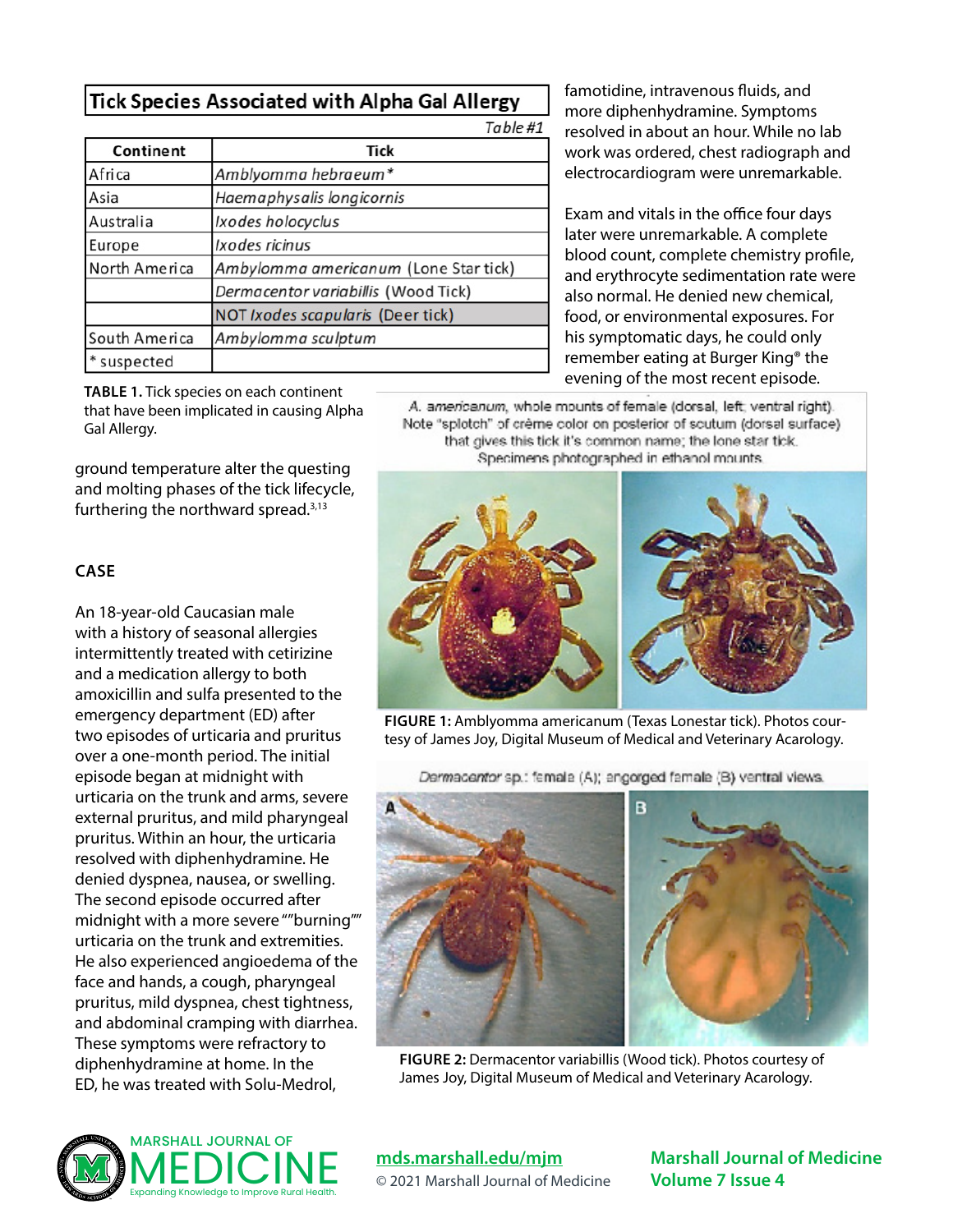Recent activities included hunting, fishing, and mowing lawns, which were associated with poison ivy, chiggers, and "pulling off a lot of ticks." Daily cetirizine was initiated, and he was given an EpiPen with instructions regarding its use. Due to worsening symptoms, he was scheduled to see allergy/ immunology.

In the month preceding his allergist appointment, he noted mild urticaria and "gagging" that occasionally led to emesis with cheese or milk consumption. These symptoms were not severe enough to require the use of his Epi-Pen. He did recall eating a hamburger without a severe reaction. The allergist ordered labs, and the patient was sent home with strict dietary instructions to avoid eating mammalian meats, limit milk and cheese, and monitor any reactions. The importance of tick avoidance measures was also discussed. Daily cetirizine and as-needed Epi-Pen were continued. Labs returned confirming AGA: complete blood count was normal, a tryptase level of 6.0 (normal 2.2 to 13.2), and a total IgE of 226.0 with an alpha-gal IgE of 46.9 (normal < 0.10). Since the diagnosis, he has been able to reintroduce small amounts of cheese, but larger amounts have caused some gastrointestinal pain. He continues hunting and fishing but now uses insect repellent and is diligent about tick inspections after being outside.

## **DISCUSSION**

#### **PATHOPHYSIOLOGY**

Alpha-gal is a carbohydrate oligosaccharide, galactose-alpha-1,3-galactose, created by the alpha-1-3-galactosyltransferase gene.<sup>2,3</sup> This gene is truncated in humans and catarrhine primates (Old World monkeys and apes) and produces a functionally inactive enzyme.<sup>2,3,7,11,14,15</sup> Therefore, alpha-gal is seen as foreign to these species. Production in other mammals allows IgM/IgG sensitization across the gut from dietary consumption of meat and mil $k^{3,6,14}$  as it survives heating, although freeze-drying and homogenization may diminish its presence.<sup>2,11</sup> Alpha-gal IgM/IgG across the gut biome is thought to serve as a protective barrier to some strains of E. coli, Klebsiella, and Salmonella, as well as helminths, who share a commonality of surface epitopes with alpha-gal. 3,6,11,14

Despite this initial sensitization common to all humans, the development of a secondary hypersensitivity reaction is necessary to develop AGS. This occurs through the introduction of alpha-gal directly into the bloodstream through the prolonged feeding of a tick. In order for a tick to feed, it must disrupt the physical barrier of the epidermis, enter the dermis, and inhibit pro-inflammatory cytokines to overcome immunologic and hemostatic defenses.<sup>3</sup> Interestingly, ticks also lack the enzyme to make alpha-gal, but through immunolocalization it is known to reside in their salivary secretory vesicles. Multiple theories have been postulated as to how alpha-gal is found in a species unable to construct it. Residual remains from a previous blood meal on non-primates are unlikely as alpha-gal has been seen in ticks naïve to those species.<sup>3,6,10</sup> Coinfection with another organism, such as a rickettsial species, is possible but is still unproven.2,3,6 Cleavage of type B blood is possible as it differs from alpha-gal epitopes by one fructose residue.<sup>3,8,10,16</sup>

Regardless, alpha-gal from tick saliva is required to trigger and augment AGA.3 A dual allergen exposure hypothesis requires both type 1 and type 2 hypersensitization (Figure 3).16 Alpha galspecific IgE from a type 1 hypersensitivity reaction seems necessary for AGA to occur,<sup>1,3,4,6,10,17,18</sup> evidenced by increased levels of IgE after exposure that decreased over time with avoidance.4 These antibodies, produced in B lymphocyte memory cells, convert from producing alpha-gal specific IgM/ IgG after sensitization from the tick bite.1,3 After this conversion, symptomatic reactions occur as alpha-gal is absorbed from the gut and presented by basophils to the memory cells. These in turn, stimulate mast cells,1,2,19 whose numbers increase after subsequent infestations.3 The delay in symptom onset likely relates to the absorptive process as basophils typically elicit a reaction within 20 minutes.<sup>1-3,6,19</sup>This multi-hour delay represents absorbing digested lipids as chylomicrons, repackaging, and transit delays.<sup>1,2</sup> Factors affecting gut permeability and intestinal perfusion also affect symptom delay.<sup>3</sup> Absorption is increased by alcohol consumption,<sup>1-3,6,16</sup> high alpha-gal load (i.e., internal organs), and exercise.<sup>1,3,16</sup> Fatty foods and non-steroidal anti-inflammatory



**[mds.marshall.edu/mjm](https://mds.marshall.edu/mjm/)** © 2021 Marshall Journal of Medicine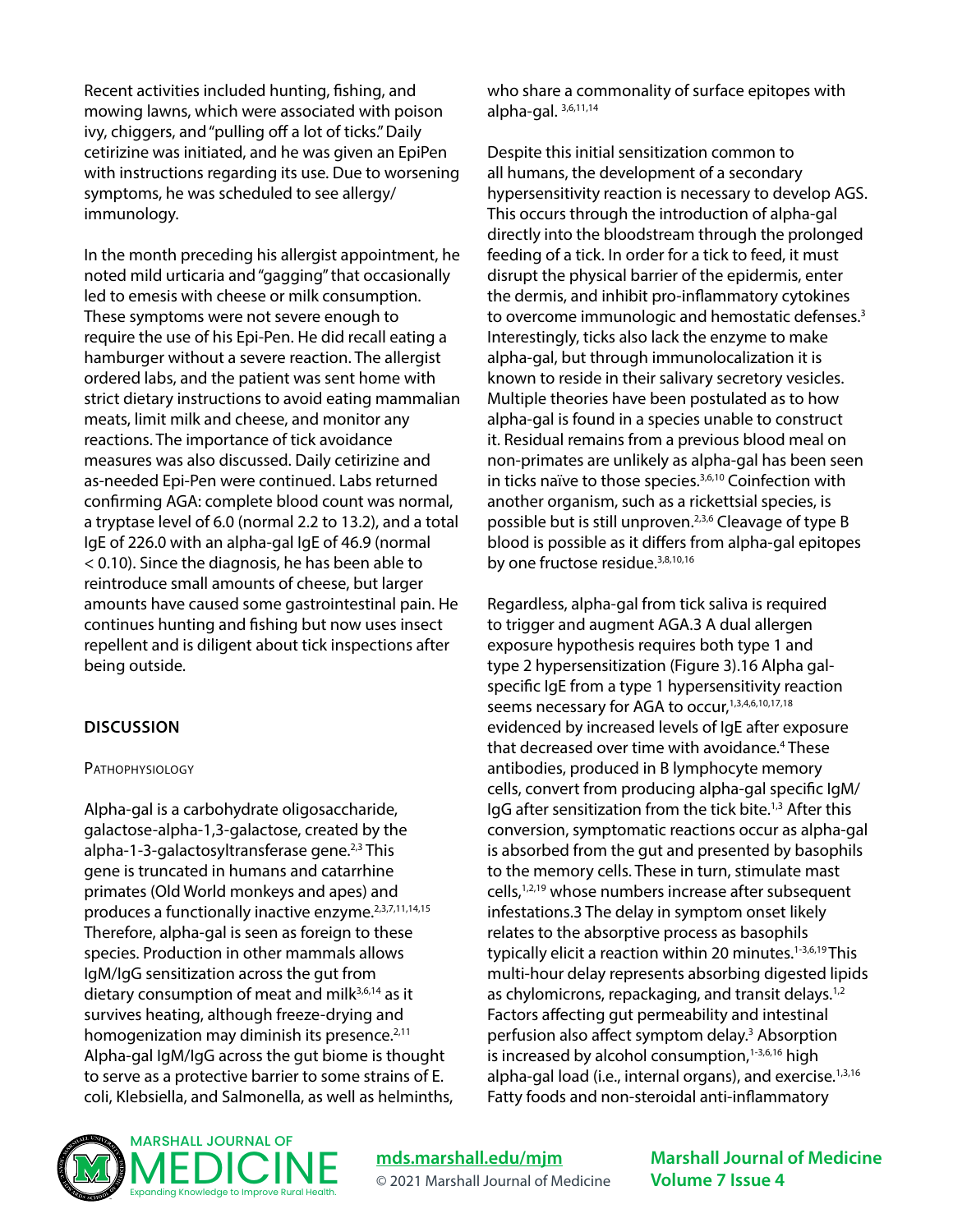|                          |                                    | Table 2                                                                                                                                                                                  |
|--------------------------|------------------------------------|------------------------------------------------------------------------------------------------------------------------------------------------------------------------------------------|
| <b>Effects on Health</b> |                                    |                                                                                                                                                                                          |
|                          | Cardiovascular Disease             | Increased atheromatous burden                                                                                                                                                            |
|                          | Kounis Syndrome                    | Ischemic chest pain from allergic or immunologic causes                                                                                                                                  |
|                          | Inactive Compounds in Medications* |                                                                                                                                                                                          |
|                          | Gelatin                            | Found as an inactive component in gelcaps, hemostatic agents, plasma<br>expanders, suppositories, and vaccines                                                                           |
|                          | Glycerin                           | Found as an inactive component in some prparations of acetominophen,<br>anti-seizure medication, OTC cold & GI preparations, prenatal vitamins,<br>progesterone, and vitamin supplements |
|                          | Lactic Acid                        |                                                                                                                                                                                          |
|                          | Steric Acid                        | Found as an inactive component in some preparations of acetominophen,<br>magnesium, opioids, and vitamin supplements                                                                     |
| Medications*             |                                    |                                                                                                                                                                                          |
|                          | Albumen                            | some is of Bovine origin                                                                                                                                                                 |
|                          | Antivenom                          | Equine and Ovine origin                                                                                                                                                                  |
|                          | Cetuximab                          | Murine origin                                                                                                                                                                            |
|                          | Collagen                           | Bovine and Equine origin                                                                                                                                                                 |
|                          | <b>Hemostatic Agents</b>           | recombinent proteins from baby hamster kidney cell origin                                                                                                                                |
|                          | Heparin                            | Porcine intestinal and Bovinr lung origin                                                                                                                                                |
|                          | Pancreatic Enzymes                 | Porcine pacrease origin                                                                                                                                                                  |
| <b>Surgical Issues</b>   |                                    |                                                                                                                                                                                          |
|                          | <b>Biologic Mesh</b>               |                                                                                                                                                                                          |
|                          | <b>Biologic Suture</b>             | Catgut                                                                                                                                                                                   |
|                          | <b>Heart Valves</b>                | Bovine and porcine                                                                                                                                                                       |

### Potential Medical Complications Related to Alpha Gal Allergy

**TABLE 2.** Medical conditions affected by Alpha Gal Allergy and commonly used medical products derived from animals.

medications slow the response.<sup>1,3,11,16</sup>

#### **DIAGNOSIS**

Delayed absorption is the primary impediment to the quick diagnosis of AGA. Studies show correct diagnoses occur in less than 10% of encounters.<sup>20</sup> A suspicion for a meat allergy aids a good history which included: a previous history of asymptomatic meat consumption, dermatologic symptoms 2-6 hours after eating meat, absence of symptoms in a meat-restricted diet, and a history of tick exposure.1,2,6 Diagnostic testing confirms historical information with a positive serum alpha-gal IgE ratio of  $\ge$ /= 2 IU/mL or a ratio  $>$  2% (normal  $\lt$ /= 1%) of the total serum IgE.3,11 False positives can occur in parasitized patients,5 but levels tend to correlate with clinical disease.11 Other tests are intradermal skin prick tests using milk, beef, or pork with turkey, chicken, or fish control,<sup>1-3</sup> as well as basophil activation tests using cetuximab.<sup>11</sup> However, these

tests should be used in conjunction with IgE levels due to highly variable sensitivity.<sup>3</sup> Tryptase levels demonstrate an allergic reaction has occurred.17 The gold standard of an oral food challenge, either with a 150-gram pork load or incremental increases every 15 minutes, is not recommended because of the delay in symptoms.

#### Treatment/Prognosis

There is no definitive cure for AGA. The treatment cornerstone is avoidance of red meat, 1,6,9,11,16 although evidence is insufficient to recommend avoiding dairy products.<sup>1</sup> Patients should also avoid further tick or other ectoparasites (chigger) $1,18$  bites by wearing proper clothing, utilizing protective sprays, and suppressing host-seeking ticks.<sup>1,17</sup> Evidence suggests avoidance of further tick bites may decrease alpha-gal IgE and symptoms over time, but symptoms can return with new exposures.<sup>3,6,11</sup>



**[mds.marshall.edu/mjm](https://mds.marshall.edu/mjm/)** © 2021 Marshall Journal of Medicine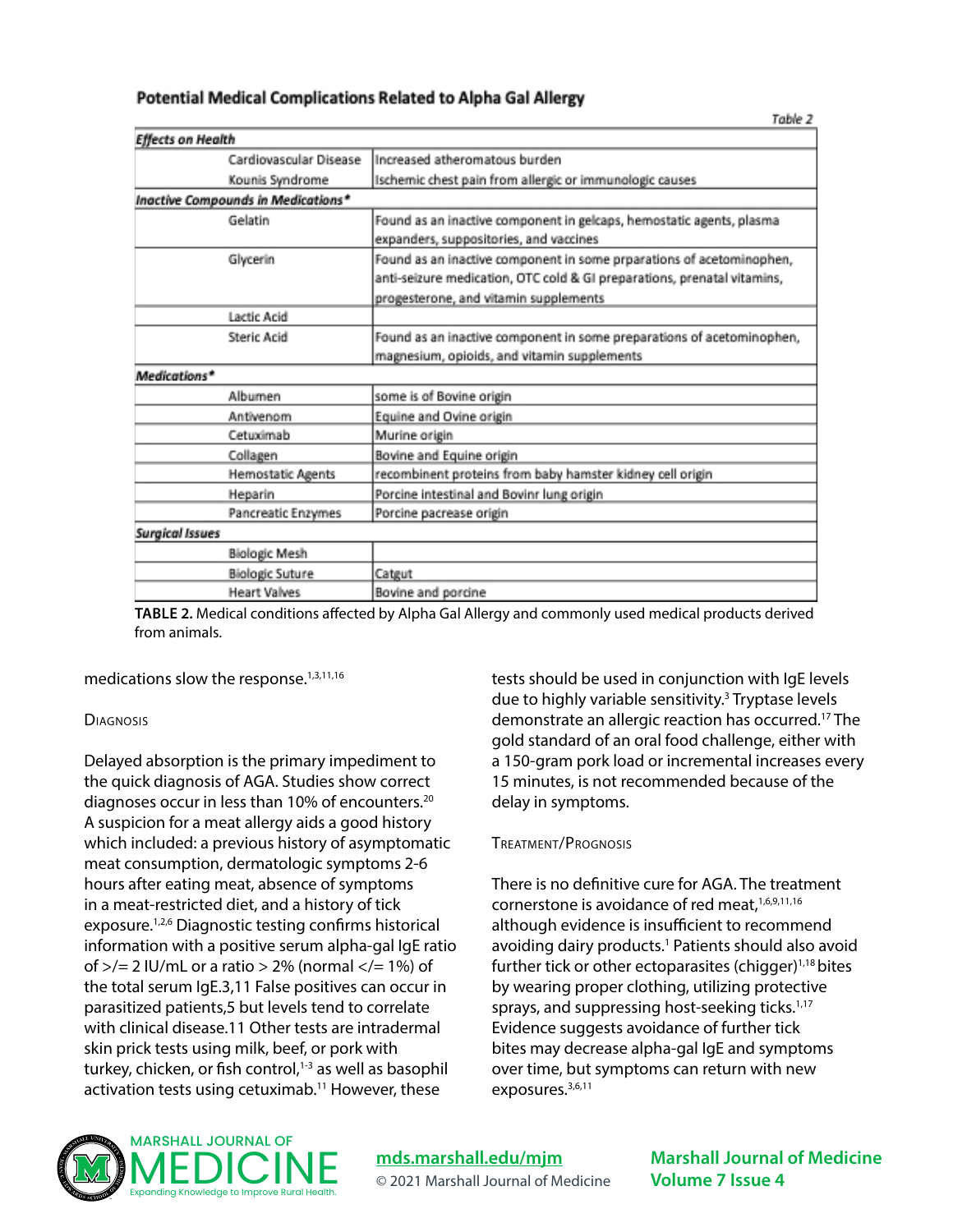Equally important in the treatment of AGA is identifying potential patient risks, including medical risks (Table 2) and treating reactions. Thorough medical record documentation, a written action plan, and medical alert bracelets may be helpful.<sup>6,11</sup> Plans should include early identification and management of symptoms. Should symptoms occur, histamine blockers, steroids, albuterol, epinephrine, oxygen, intravenous fluids, or simply observation/supportive care may all be included depending on severity.6,11 Patients should be educated about the rarity of AGA as they may experience hardship and frustration when medical providers lack sufficient knowledge regarding this process. Furthermore, patients must feel empowered for self-advocacy to drive their medical care if needed.18

## **CONCLUSION**

AGA is a relatively new, incompletely explored pathology. Delay in symptomatology following mammalian meat consumption makes diagnosis difficult and requires clinician suspicion to diagnose quickly. As behavioral and environmental factors are allowing its spread outside of the typically confined area in the southeastern US, providers unfamiliar with the pathology are encountering it. Physician awareness is essential to help patients manage the associated dietary and medical issues.

### AUTHOR AFFILIATIONS

- 1. Marshall University Joan C. Edwards School of Medicine, Huntington, West Virginia
- 2. Marshall University Joan C. Edwards School of Medicine, Department of Family and Community Health, Huntington, West Virginia
- 3. Heritage Farms Foundation Smithsonian Affiliate, Huntington, West Virginia
- 4. Marshall University, Huntington, West Virginia

## **REFERENCES**

1. Platts-Mills TAE, Li RC, Keshavarz B, Smith AR, Wilson JM. Diagnosis and Management of Patients with the α-Gal Syndrome. J Allergy Clin Immunol Pract. 2020;8(1):15-23.e1. doi:10.1016/j. jaip.2019.09.017

- 2. Steinke JW, Platts-Mills TA, Commins SP. The alpha-gal story: lessons learned from connecting the dots. J Allergy Clin Immunol. 2015;135(3):589- 597. doi:10.1016/j.jaci.2014.12.1947
- 3. Cabezas-Cruz A, Hodžić A, Román-Carrasco P, et al. Environmental and Molecular Drivers of the α-Gal Syndrome. Front Immunol. 2019;10:1210. Published 2019 May 31. doi:10.3389/ fimmu.2019.01210
- 4. Lied GA, Lund KB, Storaas T. Intraoperative anaphylaxis to gelatin-based hemostatic agents: a case report. J Asthma Allergy. 2019;12:163-167. Published 2019 Jun 18. doi:10.2147/JAA.S202784
- 5. Michel S, Scherer K, Heijnen IA, Bircher AJ. Skin prick test and basophil reactivity to cetuximab in patients with IgE to alpha-gal and allergy to red meat. Allergy. 2014;69(3):403-405. doi:10.1111/ all.12344
- 6. Dunkman WJ, Rycek W, Manning MW. What Does a Red Meat Allergy Have to Do With Anesthesia? Perioperative Management of Alpha-Gal Syndrome. Anesth Analg. 2019;129(5):1242-1248. doi:10.1213/ANE.0000000000003460
- 7. Chinuki Y, Morita E. Alpha-Gal-containing biologics and anaphylaxis. Allergol Int. 2019;68(3):296-300. doi:10.1016/j.alit.2019.04.001
- 8. Tjernberg I, Hamsten C, Apostolovic D, van Hage M. IgE reactivity to α-Gal in relation to Lyme borreliosis. PLoS One. 2017;12(9):e0185723. Published 2017 Sep 27. doi:10.1371/journal. pone.0185723
- 9. Caglayan-Sozmen S, Santoro A, Cipriani F, Mastrorilli C, Ricci G, Caffarelli C. Hazardous Medications in Children with Egg, Red Meat, Gelatin, Fish, and Cow's Milk Allergy. Medicina (Kaunas). 2019;55(8):501. Published 2019 Aug 19. doi:10.3390/medicina55080501
- 10. Crispell G, Commins SP, Archer-Hartman SA, et al. Discovery of Alpha-Gal-Containing Antigens in North American Tick Species Believed to Induce Red Meat Allergy. Front Immunol. 2019;10:1056. Published 2019 May 17. doi:10.3389/ fimmu.2019.01056
- 11. Mabelane T, Ogunbanjo GA. Ingestion of mammalian meat and alpha-gal allergy: Clinical relevance in primary care. Afr J Prim Health Care Fam Med. 2019;11(1):e1-e5. Published 2019 Apr 29. doi:10.4102/phcfm.v11i1.1901



**[mds.marshall.edu/mjm](https://mds.marshall.edu/mjm/)** © 2021 Marshall Journal of Medicine